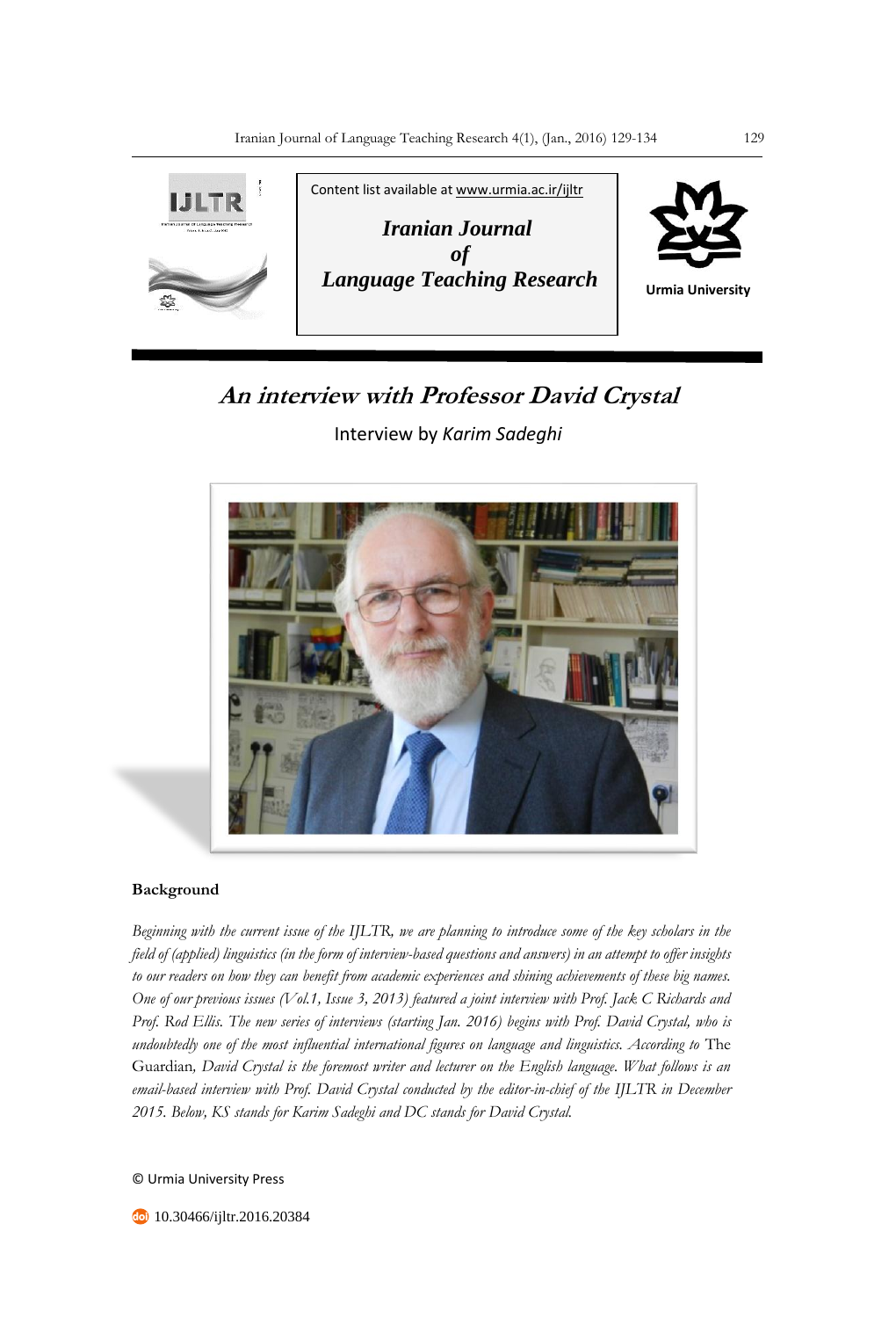*KS: Thank you very much dear Prof. Crystal for agreeing to take part in this interview. Although you need no introduction and I doubt that any person with a general interest in language and linguistics wouldn't know you, I would request you to briefly introduce yourself highlighting your academic background, professional service and achievements in your 50-year-long career.*

**DC:** 'Briefly' and '50-years' don't easily sit well together, but I'll try! Actually, it's now over 53, as I joined Randolph Quirk's Survey of English Usage as a research assistant in the autumn of 1962, then became a lecturer in linguistics at the newly formed department in the University of Bangor in North Wales. A couple of years later I moved to the University of Reading, where another new department was being established - called 'linguistic science' this time - and stayed there twenty years, eventually becoming one of the professors. I left in 1984, after a period of severe cuts in the British university system, to become an 'independent scholar', and have since worked in a freelance way from my home in Holyhead, North Wales. The wheel turned full circle when I became honorary professor of linguistics in the Bangor department.

*KS: Could you talk about your books and scholarly articles? Please tell us how many publications you have and what the major focuses of these publications have been. How do you compare your first and last publications in terms of focus and topics covered?*

**DC:** Ever since I was a teenager I wanted to be a writer. Indeed, my very first publications then were short stories for magazines. So when I joined academic life, and found myself involved in a newly developing subject where there was very little for students to read, it seemed the most natural step in the world to begin writing introductory material to meet the need. There was every opportunity, as publishers had sensed that linguistics was a subject with a bright future, and they were keen to find authors. My very first solo book was introductory in character (*Linguistics, Language and Religion*, 1965). At the same time, I had the benefit of colleagues who introduced me to the world of research writing, and my first book there was a monograph co-authored with Randolph Quirk: *Systems of Prosodic and Paralinguistic Features in English*. It was a parallel-track early writing career, as a result, with research publications running alongside general introductions of one kind or another, and that is the way it has been ever since. Fast forward to the present day: in 2016 the results of a 10-year research project will appear (*The Oxford Dictionary of Original Shakespearean Pronunciation*), at the same time as an account of a new (to me) topic, aimed at the general reader (*The Gift of the Gab: How Eloquence Works*).

I'm not sure how to quantify the publications in between. I'm often asked the question 'How many books have you written?' and it's not an easy question to answer, as it depends on what you count as a book. Is a second edition a new book? Is a 32-page book for schools to be counted in the same way as a 400-page monograph? Is an edited work the same as an authored book? If you include every ISBN with my name on it, the total is around 120 - you can judge for yourselves if you go to my website (www.davidcrystal.com), which contains details of all, along with the various articles, reviews, chapter contributions, and the like that form the basis of any academic's career. I've never counted these, but I suppose there must be over 500 now. For focus, see the next answer.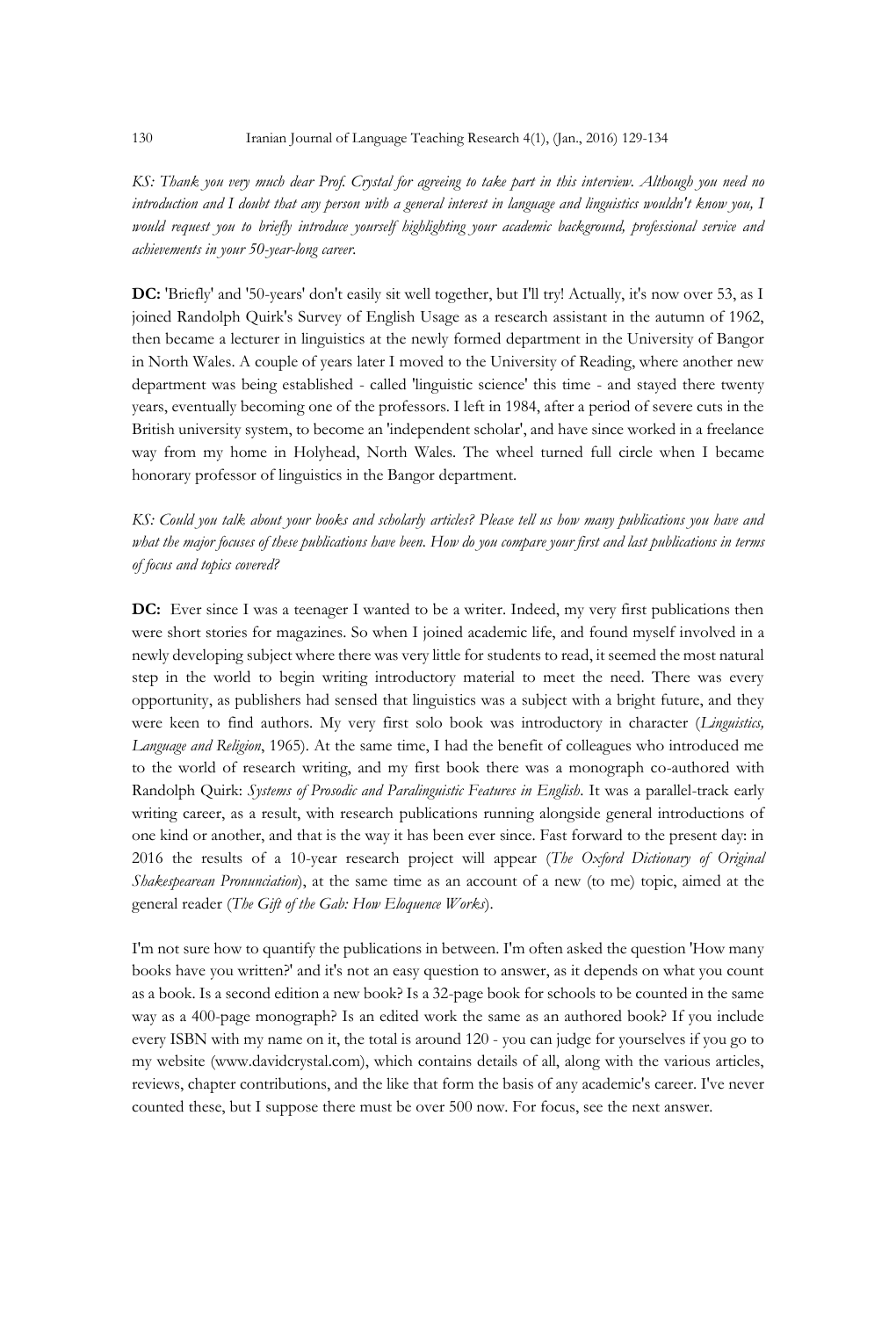*KS: You have worked as a writer, an editor, a lecturer and a broadcaster on various language and literature related issues and there have been many shifts on your interest areas since you started your academic career -- from child language acquisition, clinical linguistics, language death, language education, religious language, to internet language. Do these shifts in topics and roles indicate new interests or do you see them as connected to a major concern you have on language/linguistics?*

**DC:** To begin with, I was very much a descriptive linguist, with a particular focus on English - the result of a first degree in English language and literature at University College London, and that first job on the Survey of English Usage. My PhD was a description of intonation and related features in English, and my first academic articles were all on aspects of English phonology and grammar, as well as stylistics, for the study of variety in language was at the heart of the Survey, and the relationship between language and literature - introduced to me by the 50/50 lang/lit balance of courses in the UCL degree - fascinated me, both as a creative writer and as a linguist. but it wasn't long before the world of applied linguistics beckoned. Each year, on the Bangor and Reading postgraduate courses, there were teachers taking a Diploma or an MA in Linguistics, or in Teaching English as a Foreign Language - including, as I recall, some from Iran - and I, along with my colleagues, was faced with the task of presenting our linguistics courses in a way that these students would find relevant to their work. At the same time, other language-based professions, such as speech therapy, the teaching of the deaf, and mother-tongue teaching, were becoming aware that linguistics could help them develop. As my main areas of teaching were the structure of English and child language acquisition, I found myself repeatedly approached, and when it dawned on me that linguistics really could 'make a difference', I was very happy to become involved. These early 'shifts', as you call them, were no more than reactions to demands. It was a very unpredictable time. The phone would ring, and it would be someone from the local remedial reading centre, or the audiology unit at the local hospital, or the national schools inspectorate, all interested in learning more about linguistics and what it had to offer. I was as much out of the department as in it, in those days - and the department was totally supportive of these initiatives, as it helped to demonstrate (in the gloomy financial climate of the late 1970s) that linguistics made (as presentday jargon puts it) a significant impact. From a personal point of view, my writing began to diversify at that point.

A couple of decades later, this reactive process was still operating, always unpredictably. The phone continued to ring, not least following the arrival of the Internet in the 1990s, which led to several collaborative research projects in the online world. In the 2000s, an unexpected call from Shakespeare's Globe in London led to the project to reconstruct the pronunciation that would have been used on stage in Shakespeare's day - an exercise in applied historical phonology. So, to answer your question, yes, these are all new interests, but there is an underlying common factor - a desire to meet a real need, which I imagine is what motivates any applied linguist.

Your mention of language death raises a slightly different set of issues. This was one of two major trends in language that linguists became aware of in the 1990s. One was the emergence of English as a global language - something that had been on the cards for some time but now supported by speaker numbers all over the globe. The other was the realization that so many of the world's languages were endangered to the point of extinction. It transpired that there was a great deal of ignorance, at a popular level, of why these developments had taken place. I remember sitting in a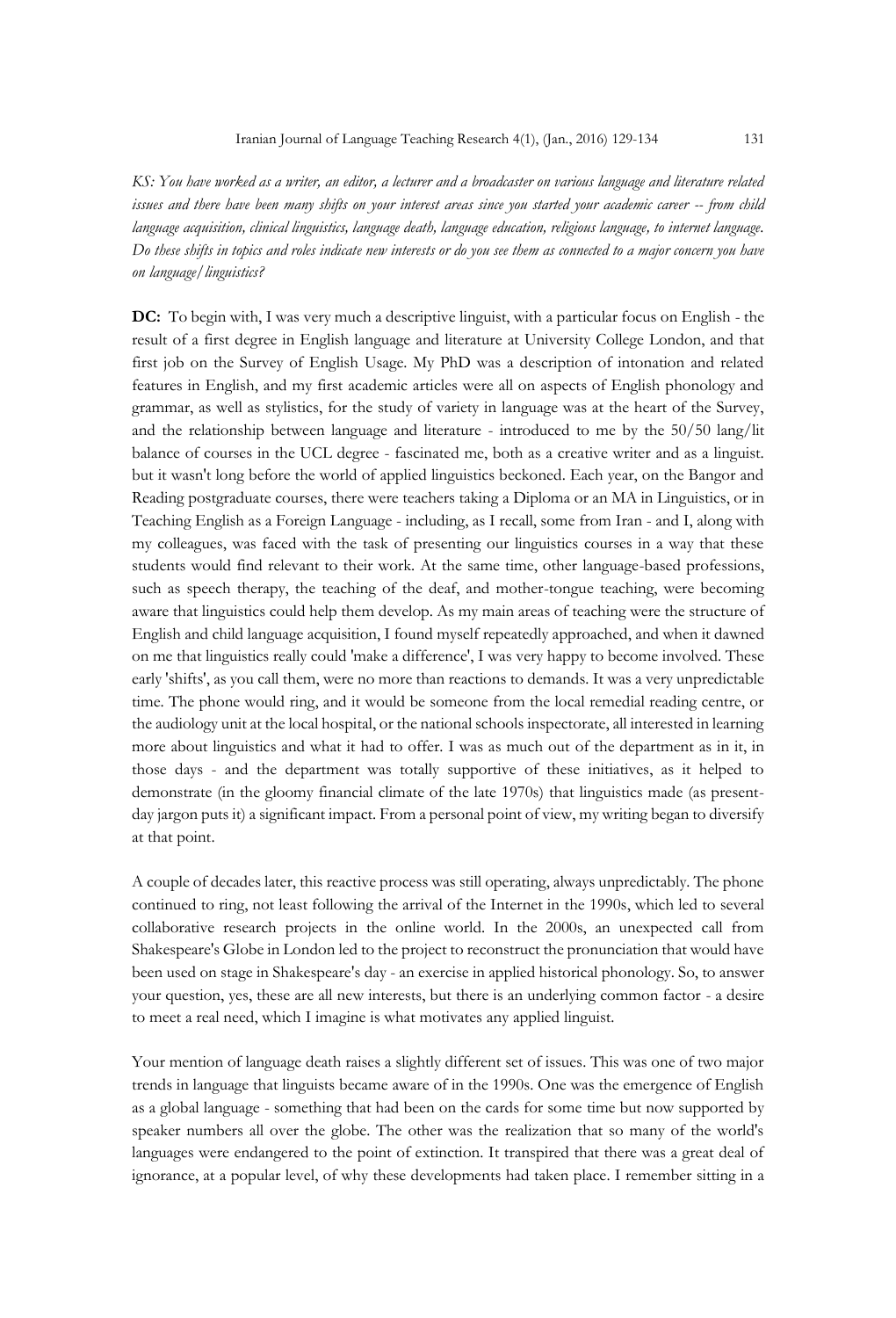cafeteria in the mid-90s hearing people on the next table discussing why English had become so widely used. The reasons being passed around were total nonsense - such as that English was the world's most beautiful language, or that it didn't have any grammar. I resolved to write *English as a Global Language* at that point, to try to explain how the present-day situation has arisen. And the same motivation led to my book *Language Death*, for other mythologies were pervasive there, and the wonderful field-workers around the world who are doing their utmost to document and revitalise endangered languages I felt needed as much support and publicity as I could give them.

*KS: Which one of your works/roles you have enjoyed the most? Which one of your books/articles you think is more seminal compared to others? Which one has been welcomed the most by the readers? Which area of your work would you like to spend more time on and why?*

**DC:** Is it possible to answer the first question by saying 'all of them'? Certainly each has been hugely rewarding, both intellectually and emotionally. Probably the greatest emotional satisfaction came from my clinical linguistic work: there's nothing quite like the delight that comes from knowing you have helped a language-disordered person to make progress. If a child, you only have to see the look on the parents' faces when their little boy or girl manages to say things that were previously impossible. Every speech therapist knows that feeling, and insofar as my linguistic analyses helped that to happen, I shared it.

It's difficult for me to say which books have achieved the status you mention in your next two questions. Certainly the two CUP encyclopedias - *The Cambridge Encyclopedia of Language* and of *the English Language* - have been my steadiest and best-selling books over the years. But what I've found is that different books have become a staple part of different kinds of courses, so I imagine they are welcomed in different ways by different groups. As for your last question: when I engage with a new topic, I immerse myself in it until it is coming out of my ears, write my book or whatever, and then leave it behind, because a new topic is calling to me. It's always been that way. So I don't actually want to spend more time on any topic of the past. I don't think I would have anything to add. For this reason I hate having to do new editions of old books. Mind you, this kind of writing existence has its down side. I might finish writing a book in, say, January, and it will come out in, say, September. But by that time I will have moved on to another topic, and I actually have to remind myself (eg for a radio interview) what the book is all about! I know, from talking to other authors who write a lot, that I'm by no means alone in this, but it's still a nuisance.

# *KS: Most of your works have dealt with theoretical aspects of language and linguistics. Given that you are currently the Patron of IATEFL, what connections do you see between some of your recent works such as The Disappearing Dictionary: a treasury of lost English dialect words (May 2015) and TEFL or applied linguistics?*

**DC:** Well actually - in relation to your first sentence - not so. I'm no theoretical linguist, in the sense of someone who is trying to construct a universal theory of language. I'm interested in theory of course, as one has to be, and anything I write I hope has a sound theoretical basis. But I see myself, these days, as very much a linguist in the empirical, descriptive tradition, focusing on one language (English) while not ignoring others, trying to describe its history and present state accurately and comprehensively, and trying to dispel the many myths and distortions about language in general, and English in particular, that are unfortunately still to be found in the media.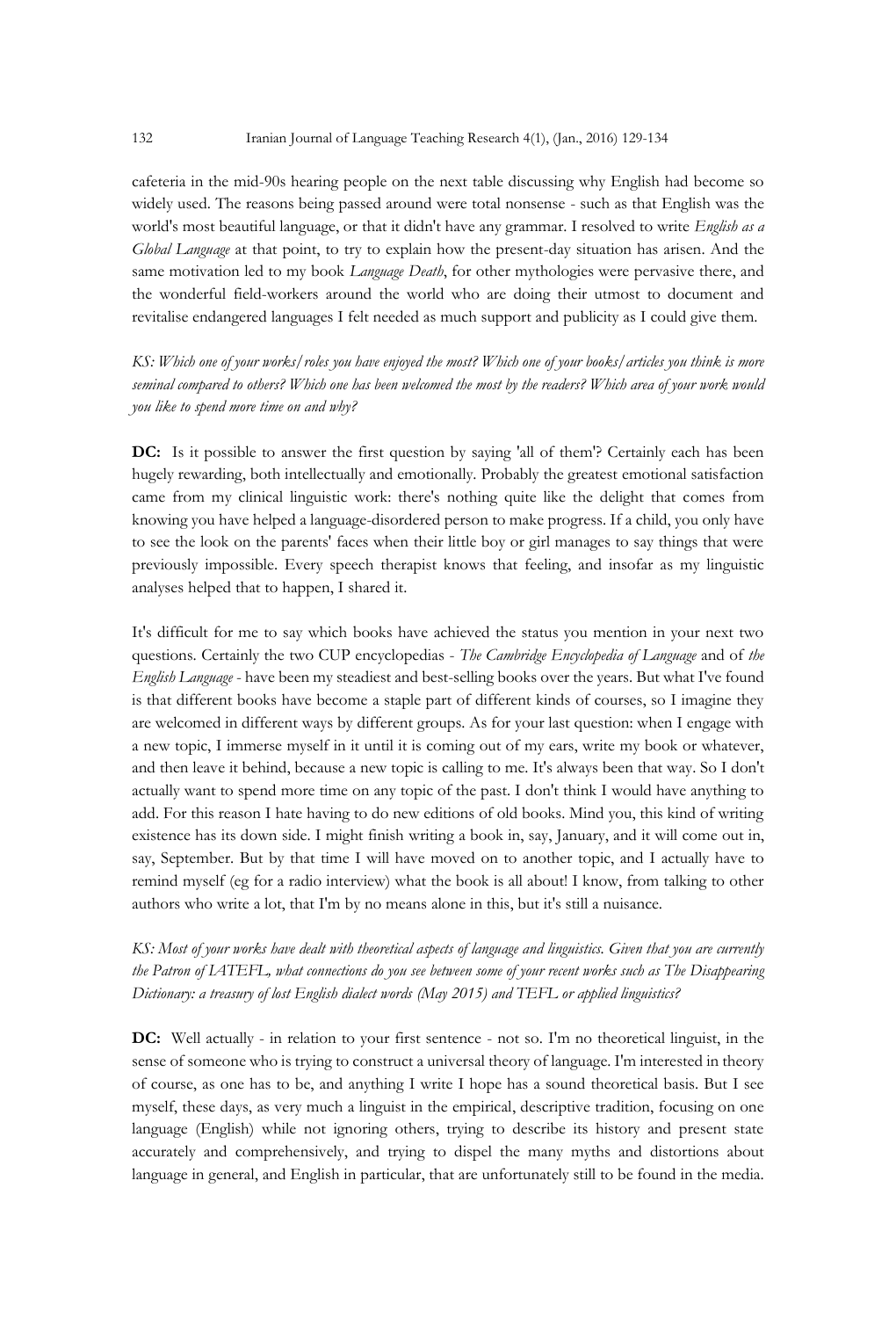The best way I know of doing this is to write popular accounts of language that respect academic values, which is where a book like *The Disappearing Dictionary* comes in. I see popularization as a branch of applied linguistics, in fact - and that includes explanatory writing with a specialized audience (such as language teachers) in mind. I suppose one could sum up the link by saying that my focus is on 'what to teach' and 'why'. I've never taught ELT classes, so I can't make any direct

#### *KS: What are your future research and publication plans?*

contribution to the other big questions: 'how to teach' and 'when'.

**DC:** Unpredictable, as always. Who knows what the next email will prompt? But as things stand right now, next year is Shakespeare's, with the big anniversary coming up. I've already mentioned the Dictionary, and associated with that will be a raft of events, some academic, some in theatre. My son Ben's company, Passion in Practice, is presenting a series of events for the British Council, the British Library, and Shakespeare's Globe, and I'll be heavily involved with all of them in the middle of the year. After that, I'm not sure. A lot will depend, I think, on how the Dictionary is taken up, and how many new productions in original pronunciation go ahead - not just for Shakespeare, of course, but for any writer from his time.

## *KS: Given that most of our readers are applied linguists and junior researchers in the field, what do you think issues of current interest in the field are and what should prospective researchers be attending to more in their studies?*

**DC:** I never like to generalise about current issues, as they vary greatly around the linguistic world. Indeed, two departments in the same city might have very different views about what is a 'hot topic'. Personally, I think the Internet has opened up a whole new domain of study for linguists, and still very little descriptive work has been carried out, especially on languages other than English. As I've said in my two books on this subject - *Language and the Internet* and *Internet Linguistics* everything we once knew about the two traditional mediums of communication - speech and writing - has to be checked against what is happening on the Internet. I never cease to be surprised at how what I thought was a solid generalization about usage needs to be modified when applied to what is happening online.

*KS: What is your suggestion to bridge the current gap between theory and practice in the field of applied linguistics - - as most classroom teachers believe that research output (especially those published in top tier journals such as SSLA) is good for researchers only and that these publications have very limited classroom applications?*

**DC:** It's a difficult gap to bridge, because it's difficult to bring the two sides together. I've worked only in British schools on mother-tongue teaching, and the biggest problem I've found is simply time. Researchers and teachers are both hugely busy people, and even finding a time to get together to share ideas isn't easy. That is why organizations like IATEFL are so important: they provide the opportunity and motivation for a meeting of minds. I don't think anyone who has gone to an IATEFL or TESOL conference would leave without feeling that the gap has been bridged a little. So, join a professional organization, I would say, and try your hardest to get to the big meetings. And if you can't get there physically, these days a lot of valuable bridging is being done online, such as the IATEFL webinars.